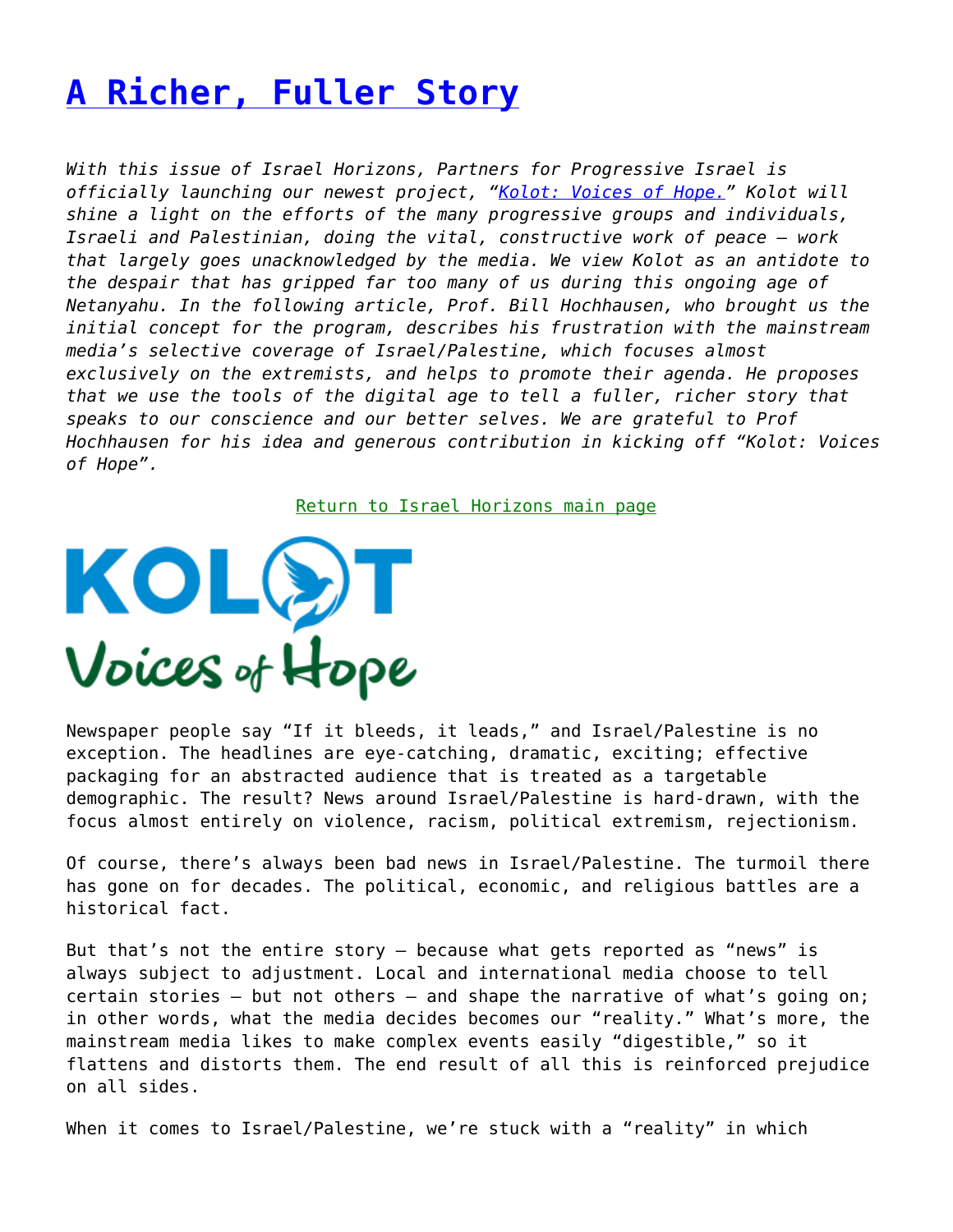everyone on each side seems to insist "There's no one to talk to," "There's no partner for peace!" These rhetorical banners serve to promote, and are also promoted by, small-but-powerful orthodoxies on both sides with very definite political agendas.

But the reality  $-$  as opposed to the media's version of it  $-$  is that this "news" is old, loud and exaggerated. Fortunately, in the digital age, we now have the tools needed to tell a richer, fuller story. Clearly something other than a tit-for-tat counter- rhetoric is called for. There is a dire need for a more complete record, a narrative of reality which informs individual conscience more thoroughly, that invites conversation across adversarial positions.

This is the idea behind "Kolot: Voices of Hope," Partners for Progressive Israel's new program that will focus on initiatives of cooperation, tell stories of acts of conscience, and valorize the bonds of unity forged in the heat of mutual tragedy in Israel/Palestine. Through these individual stories, we will help build a counter-narrative of pragmatic imagination and fortitude that can shape an ethics of dialogue and partnership.

Palestinian and Israeli villagers who organize to protect clean water – they've launched a "peace plan." Parents, whose sons and daughters were killed by "the other side" carry their grief- bond together; grandmothers at checkpoints and lawyers defending the disenfranchised — all these are "partners for peace." The soldier who refuses to shoot unarmed civilians demonstrates the courage needed for loyal opposition, and begins a road map to reconciliation.

It's a dog-eat-dog world, they tell us, and, if you don't bite, you're considered a fool; if you believe that biting dogs can learn to think and talk together, then you're naive, a dreamer. But this "barking soundtrack" of a canine universe is but the white-noise of corporate news that drowns out other events, even challenging the voice of our own convictions. "Kolot" will strive to serve as a corrective. It will bring news of cooperation between adversaries and report acts of insight, bravery, and generosity by individuals and groups. "Kolot" will carry forward and honor these accomplishments, creating a record of do-gooding in Israel/Palestine that must be encouraged, nurtured, built upon.

This inaugural feature offers one account of dissent: Israeli soldiers who have left the army and who are willing to tell their stories so as to awaken the Israeli people to the moral and psychic toll of Occupation.